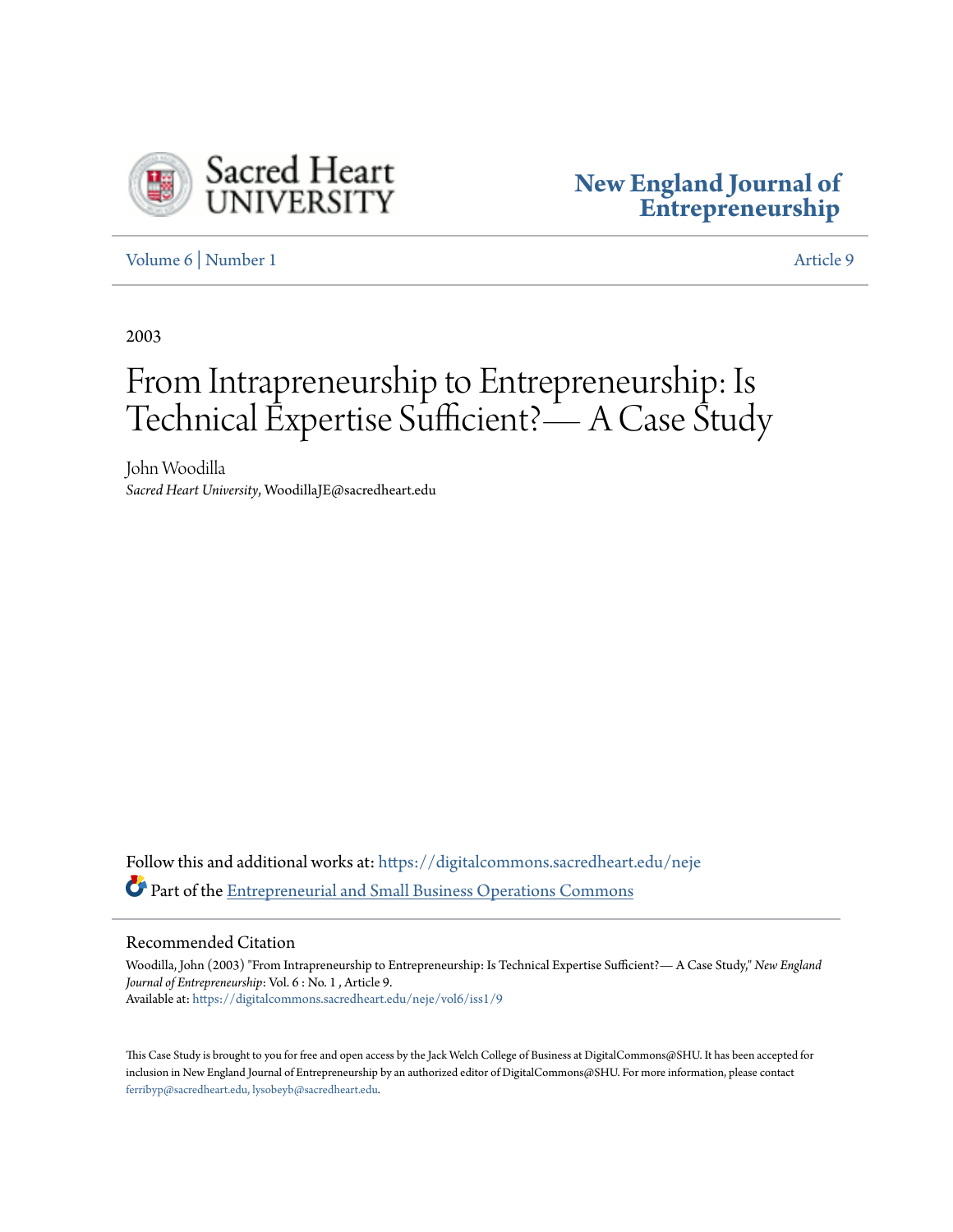# **From Intrapreneurship to Entrepreneurship: Is Technical Expertise Sufficient?— A Case Study**

#### **John E. Woodilla**

Following a successful career in industry, Dr. Douglas V. Shick, a newly minted entrepreneur, established NRS Associates, LLC, to perform consulting services based on two highly technical computer-modeling programs. Doug was heavily involved in the development of one program, an innovative computer simulation software for modeling a particular manufacturing process, through intrapreneurial activity during his corporate experience. Doug established his business on September 1, 2001, and on September 10 announced his services by e-mail to everyone he knew. The unforeseen events of the next day, September 11, produced some unexpected aftereffects that Doug had to factor into his developing business.

In late spring 2002, Doug Shick was sitting in his home<br>office, thinking about adding another link to his compa-<br>ny website. He looked at the Visa/MasterCard credit n late spring 2002, Doug Shick was sitting in his home office, thinking about adding another link to his compacard reader next to his computers and wondered how soon—or long—it would be before he would ring up another sale. What a six months it had been! He had made the leap directly from industry to entrepreneurship. He had worked through every imaginable business scenario before setting up his new business venture—a high-technology consulting service based on two very sophisticated computer analysis programs. He'd also spent 70 days as a ski instructor, because of the unexpected downturn in the economy. Skiing certainly wasn't in his original business plan—but then neither were the events of September 11. Surprisingly, the skiing had brought forth some unexpected business-related benefits. Where, he wondered, would his next lucky break come from?

#### **From Intrapreneurial Engineer to Prospective Entrepreneur**

#### **Doug's Career in Industry**

Doug has been involved in solving complex engineering problems using state-of-the-art computing resources for his entire professional life. Following receipt of his bachelor's degree in physics in 1976 from Bates College in Lewiston, Maine, he obtained both the master's and the Ph.D. degrees in mechanics in 1979 and 1984, respectively, from Rensselaer Polytechnic Institute. Between 1985 and 1990 he was first a post-doctoral fellow, and later a

research associate. In 1990 Doug left academe and became employed by the Advanced Technology Center of the Ingersoll-Rand Company in Torrington, Connecticut, first as a research engineer, and later advancing to the position of manager, engineering analysis and technical services.

In his positions at Ingersoll-Rand, Doug further developed his skills in computer modeling and solving complex technical problems, and also set up computer networks within his department. The latter responsibilities required him to coordinate his efforts with the corporate information technology (IT) organization. In addition, he had special assignments as part of his daily work routine, two of which involved setting up and administering his department's annual operating and capital expenditure budgets. Although these budgets had to follow established corporate guidelines, he nevertheless became very familiar with budgeting and financial issues, especially when he sought exceptions to the guidelines. In addition, he learned human resource and people skills through various courses and seminars and, more practically, from managing the 12 skilled people who worked directly for him. In these situations, his manager provided coaching and watched his leadership skills improve over the years as Doug progressed through promotions from an individual contributor to supervisory and then management-level positions.

In performing corporate R&D, Doug had to generate and develop ideas that would benefit some group of internal customers within the company. These customers were usually the engineering departments in the manufacturing divisions. Doug's ideas might have their origin in a problem that the customer was experiencing, or the idea might be one of Doug's own creation to advance the future capabilities of the company. In each case, going forward required Doug to generate a project proposal complete with resource requirements, expected milestone completion and project review dates with his customer, and the project's funding requirements. Finally, Doug had to "sell" (obtain approval) this proposal to the engineering manager of the department that would fund the project. Several iterations of the project proposal between Doug and the engineering manager to refine the details would not be unusual. They needed to have confidence in Doug's abilities to produce what he said he would produce, and Doug needed to understand exactly what the division wanted and how they would use the results from the proj-

1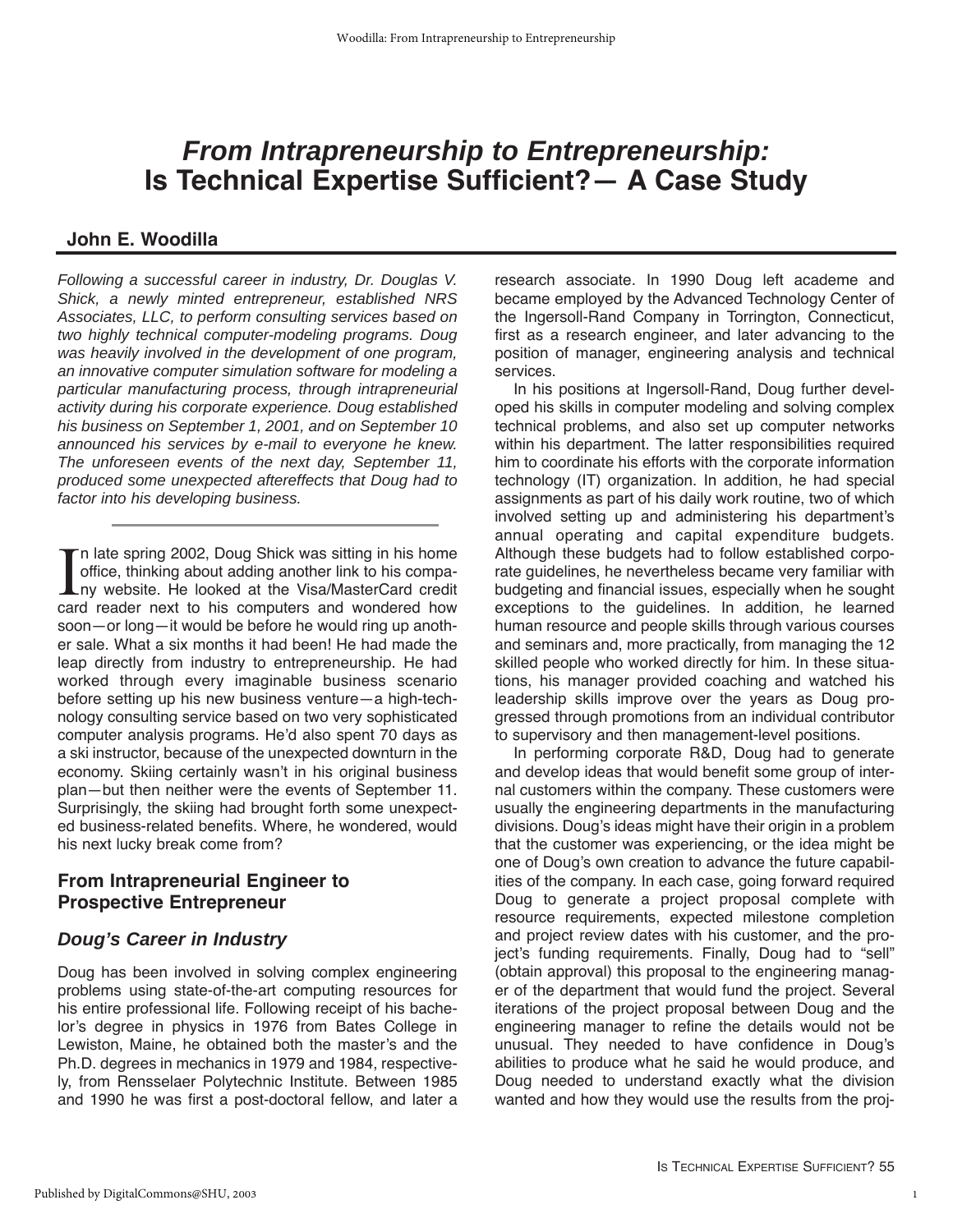ect. Doug had a long string of successful projects that contributed to significant new business opportunities for the company.

# **First Thoughts of Entrepreneurship**

Doug never intended to become an entrepreneur. He was content with his career as an R&D engineering manager in a Fortune 500 company. As a key contributor in his department and as a respected manager, Doug was concerned with the future direction of the company in general and his department in particular. During the late 1990s and early 2000s, downturns in manufacturing resulted in several restructuring events. Doug's group was eventually affected by these actions, and alternative arrangements were a hot topic. On one assignment he worked with his current manager to develop "blue-sky ideas" as to what would be involved with spinning off the R&D function of the company and taking it private. The analysis showed that such a scheme would be unrealistic. However, as Doug remembers, "…that kind of got me thinking about doing this for myself,…but at first the idea of doing it on my own wasn't something that even really occurred to me." Doug worked more on the idea of taking himself private, feeling as he did that his future career path did not look as promising as it once did. Setting up a consulting business now took on a growing appeal. Subsequently, Doug informed his manager that he could consider Doug in any future restructuring actions.

Interestingly, Doug's intrapreneurial activities in industry provided the pathway to entrepreneurship. His involvement with developing a specialized software program, and later working with a collaboration of intrapreneurs on the same program, provided the impetus for him to consider the possibility of making his entrepreneurial debut as a consultant.

#### **First, the Engineer as Intrapreneur: NCMS and Heat Treat Distortion Prediction**

One of Doug's extra responsibilities was as the Ingersoll-Rand representative in a multipartner collaborative R&D program under the auspices of the National Center for Manufacturing Sciences (NCMS 2003). The collaboration developed a software program, later christened Dante™, which would subsequently become a key offering in Doug's business. Several years prior to becoming a member of this collaboration, Doug had initiated his own R&D project to try to solve the very problem that ultimately led to the formation of the collaboration. The need for this R&D was widely supported in his company. When the opportunity arose to join the NCMS collaboration, and work with other highly talented team members from NCMS member companies on this same problem, approval came quickly.

### **The Collaboration**

NCMS forms and manages complex, multipartner, precompetitive collaborative R&D programs among its member companies. An act of Congress, the National Cooperative Research and Production Act of 1984, enabled the formation of NCMS. The goal of this collaboration was to develop a software program that predicted how a steel part of any geometry would change its shape, or distort, after being subjected to the high temperatures and rapid quenching that characterize the steel hardening process. The primary reason to harden steel is to improve wear resistance. Some aspects of hardening steel resemble elements of the process used by the blacksmiths of a bygone era when they heated a part to red/orange heat, shaped it on their forge, and then quenched the part into a liquid medium such as water, brine, or oil.

For the most part during this collaboration, Doug worked in his Ingersoll-Rand office—his assignments and responsibilities to the NCMS collaboration were just other items on his work agenda. He communicated with his colleagues on a regular basis and attended meetings at NCMS headquarters or elsewhere as scheduled. Doug also led a subteam during one phase of the program, which further enhanced his management skills since none of the members reported directly to him. Doug's and his colleagues' innovative work on the software program was much like that of a group of intrapreneurs innovating on behalf of their respective organizations.

# **A Major Decision**

Once the software was successfully developed, the collaboration members made a unanimous decision to "commercialize" the software and make it available to the public. Following the evaluation of several alternatives, the collaboration team selected Deformation Control Technology (DCT) (DCT 2003), one of the original collaboration partners, to perform this task. This commercialization process made the code more user-friendly for potential purchasers and users, compared to the raw code developed by the collaboration engineers. The Dante™ software worked in a professional manner like any other high-technology software one might purchase or license on the open market. Even though Dante™ would ultimately become available to the general public, the collaboration members felt that they were still in the position of gaining the maximum benefit from the software because of their intense involvement with developing the original code and understanding every nuance of the software.

Doug and his collaboration partners brought a solution to this complex problem to the point where it could now be commercialized and then sold on the open market. Doug had just experienced a major intrapreneurial event, thanks to NCMS and ultimately the U.S. Congress! And Dante™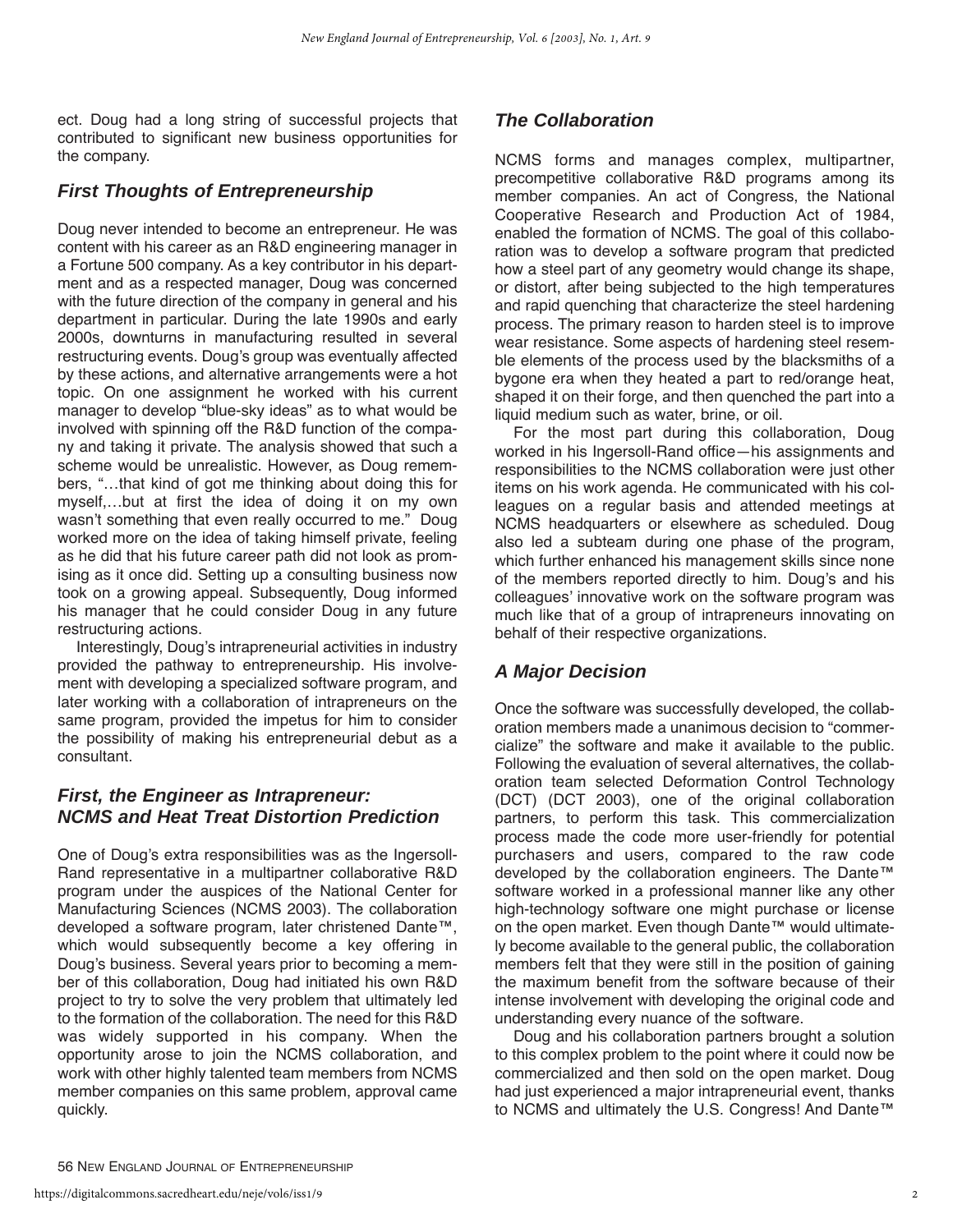would soon form the basis of Doug's major entrepreneurial undertaking.

#### **Evaluating Entrepreneurship**

#### **Financing**

As Doug thought about "taking himself private," he first evaluated his financial resources. Fortunately, Doug's family situation was such that he didn't need to generate cash flow from "Day One." He had been saving funds in anticipation of starting his business enterprise, and he also had a separation package from Ingersoll-Rand that he earmarked for setting up his business enterprise. His wife had a stable, corporate position, and they had no children. With his separation package and accumulated savings, Doug had a "buffer" of about \$65,000 to establish his business enterprise and carry it through the start-up phase of development.

There were ongoing expenses associated with establishing his new business enterprise that were not trivial. Actual fixed business expenses were approximately \$6,500 per quarter. There were a number of variable expenses, such as travel to national technical society meetings and meetings with prospective clients, but these would be reduced to some extent by the potential for generating revenue. There were also some one-time fixed expenses associated with setting up his home office. As a potential source of future financing, Doug opened a home equity line of credit on his Connecticut residence while he was still employed.

# **Business Planning and Evaluating Risks**

After finally accepting that his current position no longer held potential for advancement, Doug applied an analytical process to study alternatives. He used commercially available business-planning software to analyze various business scenarios to evaluate the risk of setting up a business enterprise. "I started looking at what would it take to make a go of it. Worked out some business plans and assumptions . . . . that maybe the first month in business I might bill 35 hours, and ramped it up by 5 hours a month until I was selling 80 hours a month, and then I would be doing probably just about as well as I was doing before." He also evaluated the impact of different ramp rates as well as the impact of taking three months before achieving his first paying job, and even six months, attempting to be conservative in his projections.

Doug considered various hourly rates for his services, ranging from \$75–\$100 per hour for routine or general structural analyses to \$125–\$150 per hour for more advanced premium analyses using Dante™. Since there was more competition from other consultants providing general structural analyses, he knew from his experience with such consultants while in industry that he would have to charge a lower hourly rate for these services. Doug anticipated that this class of analysis would provide the majority of his revenue. Doug also evaluated various ratios of premium to routine analysis, still recognizing that the majority of his analytical work would fall into the routine category. After evaluating the results of the different scenarios, Doug was confident that he could be successful.

Before setting up his business, Doug sent his résumé to several firms that provided computer analyses for their business clients. This generated positive interest. Both as a contingency plan and as a safety net, Doug felt that he could obtain employment at this type of firm on relatively short notice should he decide to abandon his business enterprise in the future.

# **Legal Organization**

By now the desire to set up his business enterprise became compelling. "The more I thought about it, the more I wanted to be on my own. I'd be completely in control of what I did …. sort of—in reality you do whatever anybody will pay you for. The flexibility of working either in Connecticut or in Vermont where we have a vacation home was particularly appealing."

Doug read up on business types and organizations, and how to start a company. Working with an attorney, he formed a LLC (Limited Liability Corporation) organization structure. He registered his new company using his home address in Connecticut.

# **Final Analysis**

Doug was confident that he had realistically viewed his prospects and evaluated the risk potential. Reflecting back on the thought process he used to evaluate the present and the future, Doug said:

I tried to make sure I thought of things that could go wrong, (to) try to identify the ones that would just kill something, and (to) make sure that I knew either how I can keep them from happening or how I would respond in case they did. It wouldn't be much fun to be focusing constantly on the problems, and at the same time it would be foolish not to worry about them at all. I was pretty happy with the way things looked. The element of risk was there, and I thought I had considered every contingency. Even the worst case was survivable. I like doing the technical work, but I also like managing stuff and being the boss. This business venture gives me both things. It's my company that I have here. I get a charge out of looking at my brochure that says 'NRS Associates, Douglas Shick, President.' I talk about myself as the founder. . . . But I hadn't considered the impact of the tragic events of September 11.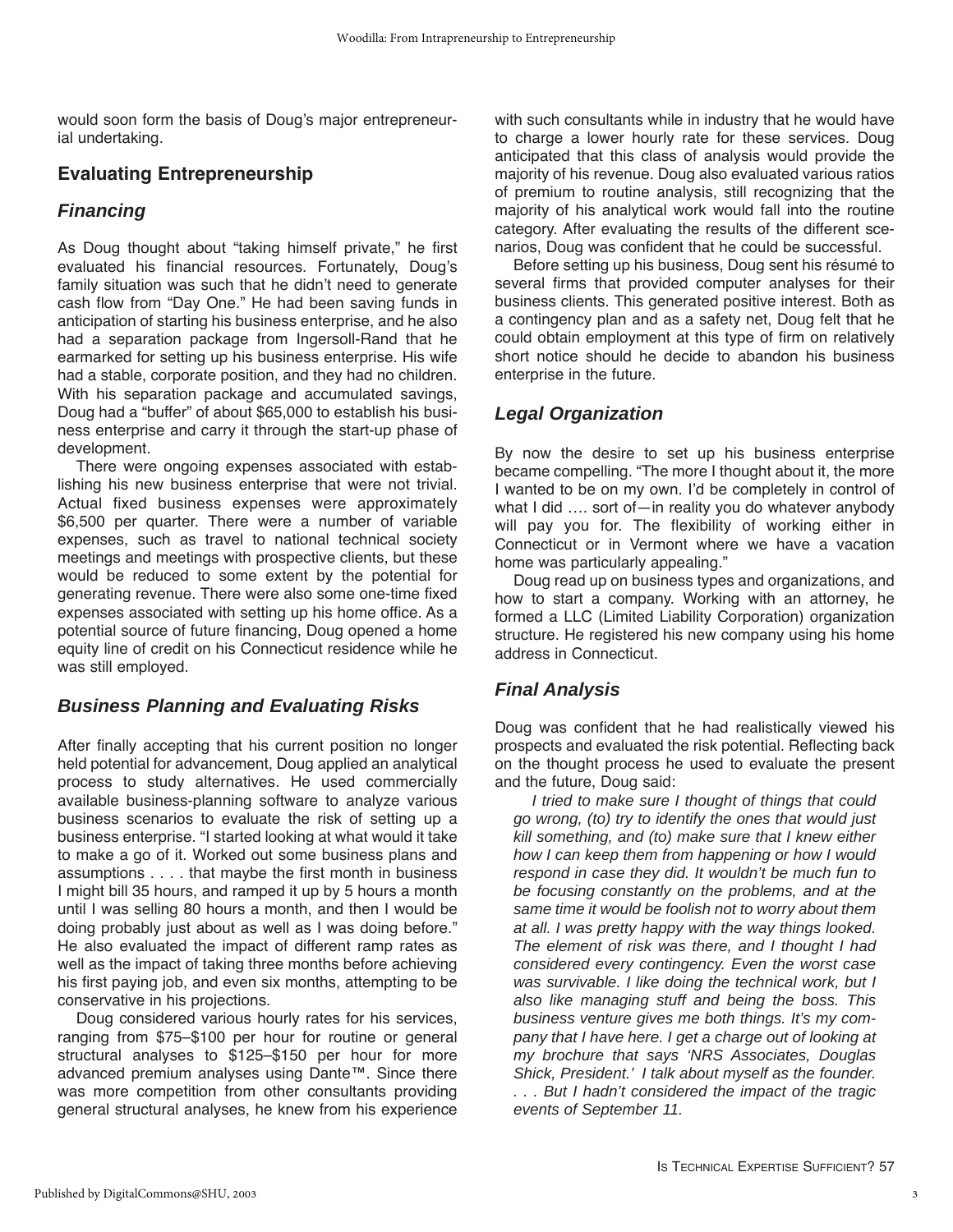# **Opening for Business**

In August 2001 Doug left industry to start NRS Associates, LLC. NRS stood for the phrase "Not Rocket Science." Doug explained his choice of name as follows. "A friend said I should have something whimsical—and I sort of thought something serious. So this way I can do both things. I can be whimsical with Not Rocket Science and serious with NRS." On Doug's website, www.nrsassoc.com (NRS 2003), he elaborated further on the name NRS, writing, "In the words of our founder, 'Okay, maybe it's Not Rocket Science, but it's still awfully complicated.' Our mission is to provide simple solutions to the complex problems faced by our clients."

Doug established his high-technology business venture on September 1, 2001, and on September 10, he e-mailed an announcement detailing his technical services to everyone he knew. In return, he had a number of congratulatory replies, as well as some significant leads.

#### **NRS's Services: Computer Modeling of Mechanical Components**

Doug's clients wanted to know whether—or when—a particular mechanical part will fail once in service. The news media periodically carried stories of catastrophic failures; for example, a tail-rudder failure that was suspected of causing an airplane crash, but structural failures regularly occurred on a more mundane level as well. Computerbased analytical tools that predict how a virtual part or component will respond under various service conditions were an important part of providing reliable quality products. Structural modeling with computer simulation software has replaced the need for real-time testing of every component. Computer simulations provided the information required to assess the likelihood that a given component will fail in service. Many businesses had engineers on staff with the expertise and experience to provide such analyses, while others relied on consulting services such as Doug's on an as-needed basis.

#### **Structural Analyses**

Technical computer modeling or simulation is to the engineer what EXCEL™ or another business spreadsheet program is to the business manager. Just as a business manager performs a number of "what-if" analyses in studying a given business scenario, inserting different values of the business variables into the spreadsheet as part of generating an understanding of that scenario, a design engineer performs high-technology computer modeling or simulation to gain an understanding of what is happening to a given structure or component under load or other input from its service environment. Seeing what happens to a component under different conditions enables the

engineer to make any needed design changes that become evident during the analysis and to have confidence in the final design of the component before actually building a prototype. Finally, physical testing of the prototype through actual experimentation and comparing its performance or response to its working environment with the predictions from the computer model generates a very high degree of confidence in the performance of that component before manufacturing begins and the component finally reaches a customer.

#### **Home-Based Structure Modeling**

Solving structural analysis problems required an incredible number of calculations. A decade ago, these calculations required the use of mainframe computers, making it impossible for the lone entrepreneur to set up his or her own dedicated computing system. However, the tremendous increase in computing power at reduced cost had made it possible for individuals like Doug to have the ability to perform these complex computer analyses in their own home.

Doug leased a state-of-the-art workhorse computer from Dell to perform the heavy computation, and a laptop computer that would enable him to provide the input parameters from any location at any time, whether from the same room, a distant location such as a customer's office, or his family vacation home in upstate Vermont. The laptop also displayed the final results. Quarterly computer lease charges were about \$1,200. A simple modem connection from his laptop computer provided the necessary link from any off-site location to his office network and workhorse computer very effectively. Other expenses, such as dial-in access, cable Internet access, and web site charges, were approximately \$240 per quarter.

#### **Doug Offers Two Services: ANSYS™ and Dante™**

Doug's company provided two services: routine or general structural analysis and specialized or premium computer modeling analysis. Each service required a different software program with different associated charges.

#### **ANSYS™**

Doug licensed a software program from Ansys, Inc. (called ANSYS™) that enabled him to analyze mechanical structures and components, and to make recommendations to his customer about the ability of the component to safely withstand the applied loads in service without undue stress concentrations that would lead to premature failure of the component (ANSYS 2003). Doug's ANSYS™ license cost about \$5,000 per quarter.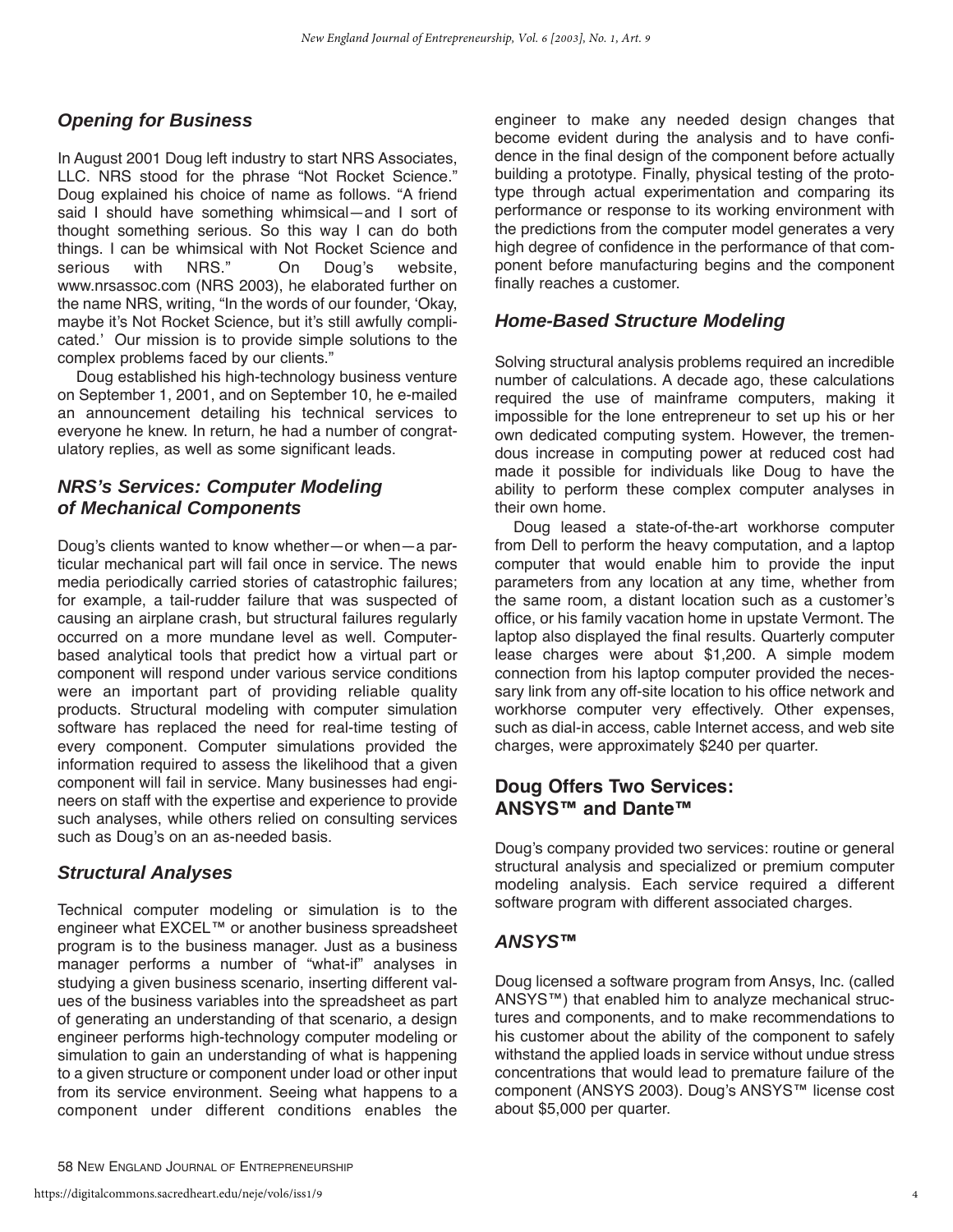#### **Dante™**

Doug was well aware that Dante™ represented a significant advancement in the realm of computer analysis software. He recognized that moving Dante™ into the marketplace would be a challenge—it was a high-technology innovation in complex computer simulations not previously available in the marketplace. It was a first—it was new to the world. "We're dealing with customers who didn't know they needed it—I guess that's what we're kind of struggling with . . . not struggling, but that's the next step. It's a matter of finding the right customer and showing them what it can do and they can figure out what to do with it."

Doug licensed Dante™ for his business enterprise from DCT. Dante™ enabled Doug to predict for his customers how a steel part would distort, or change its shape, during the operation that involved hardening a steel component. A way to predict this distortion would offer several options to a manufacturer to minimize this effect. Dante™ can be extremely important in new product development, bridging the gap between product design engineers and manufacturing engineers. With Dante™ various designs and their manufacturing consequences can be studied before a new design was finalized and manufacturing was left with the challenge of making the part.

Doug had a second license from DCT to sell the Dante™ software outright in the northeast region of the United States. Because of this sales relationship with DCT, Doug did not pay a fixed annual license fee for his business use of Dante™, just royalties as a percentage of his fees for jobs where he used Dante™. These royalties to DCT acknowledged the intellectual property contained in Dante™ that DCT developed during the commercialization process.

#### **Marketing Plans and Networks**

Doug established his website, www.nrsassoc.com, himself, at minimal cost by drawing on his overall IT competency. He designed the website more as a means to demonstrate the credibility of his business enterprise than with the expectation that it would bring in cold leads. His website described his services and also contained links to other consultants, technical analysis software companies, and laboratories that provided various kinds of services that were complementary to Doug's. He incorporated an IT principle that the more sites that were linked to yours, the more likely a search engine would think you were important and place your site near the top of any search list. In addition, Doug made sure that his homepage contained important keywords that a person seeking his kinds of services might use in their search. The benefit of these strategies was that anyone who used a search engine to search for these services was likely to find Doug's website

relatively easily. Doug's site met his expectations, "People are finding me."

In Doug's new entrepreneurial world, his highly refined skill in preparing project proposals was critical to the success of his venture. Doug's new customers were largely unknown, they were located everywhere, and they had no prior working relationship with him. Marketing his entrepreneurial offering to these customers and generating sales dollars constituted an area of unproven skill, and represented a major challenge for Doug.

As a consultant Doug expected to sell the capabilities of Dante™ to high-technology customers in engineering and manufacturing. But, since few in industry had heard about Dante™, Doug knew that it would require some special marketing skills to convince prospective customers of the software's benefits. Doug's style was low-key: he was not an overpowering glib sales promoter who was verbose but really said little of substance. Doug spoke with authority, chose his words carefully, and let every word count. When marketing and selling technical services as a consultant, Doug needed to convince a potential customer that his overall competency and his computer modeling approach to specifically solve their problem would provide the necessary and correct answers, just as he had to with his customers in industry. In this respect, Doug's technical competence garnered sales.

Doug used word-of-mouth referrals among people in the field to spread knowledge about his business enterprise. He had memberships in numerous professional societies. Doug supported DCT at national technical society meetings by presenting various Dante™ analyses. This has provided wide exposure of the technology to the segment of the technical community most likely to have an interest in Dante™. Members of these organizations constituted a major component of Doug's network, and the cornerstone of his marketing plan. Conventional widespread advertising in technical journals and publications, or initiating cold calls to potential companies, have not proven effective in this field.

Doug gathered additional name recognition in his field by attending various ANSYS™ user-group meetings and presenting solutions to various complex problems to new analysts in the field (and their companies). As Doug stated, "My marketing plan is focused primarily on developing leads through people I already know, and, more important, who already know me." These referrals were critical to Doug's success. In this regard, Doug worked hard to get his name and that of NRS Associates in front of people who could use his services.

In addition to pursuing his own leads and opportunities, Doug had a number of contacts in his network whose expertise complemented what he did, and it has already provided an early source of revenue. In one instance the consultant working on a job felt that there was more to the failure of the part than just a heat treatment problem as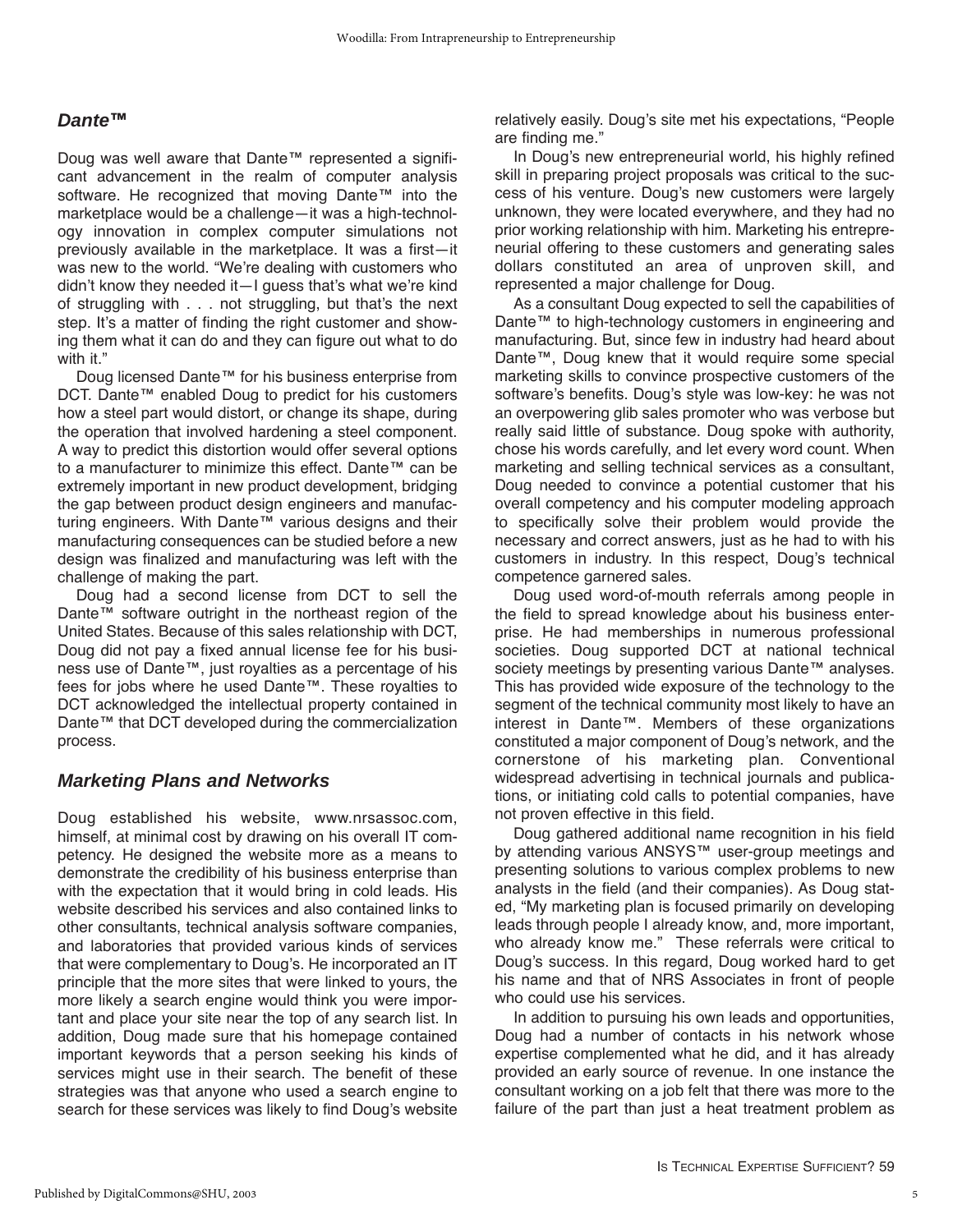suggested by the customer. This consultant felt that there might actually be a design error. The customer agreed to have Doug examine that possibility. Two phone conversations and some e-mail between sites in Connecticut, North Carolina, and Indiana provided the information Doug needed. Doug did all the work from his home office. His analysis confirmed that the design of the part was at fault, and he provided the information needed to make the part sufficiently robust for this application. He needed no faceto-face meetings with the various parties.

# **If Not on the Links, Try the Slopes**

The encouraging leads that Doug received in the replies to his September 10 broadcast e-mail announcement dried up completely, or were at least put on a very firm hold by the events of September 11, and no further leads developed during 2001. The lack of solid business activity in technology-depressed markets led Doug to informally establish "NRS Associates, LLC–North" at the family vacation home in upstate Vermont. With his computer network established, Doug could really work from any location. In the meantime, while waiting for the business climate to improve, he pursued potential leads by telephone or e-mail, and made visits as appropriate.

With time on his hands during the winter of 2001–2002, Doug decided to fulfill a long-time ambition. "I took a job as a ski instructor this winter, partly because it's been a dream of mine to be a ski instructor ever since I was 10! I finally got my skiing up to a level where it made sense." However, 70 days of skiing and instructing in early 2002 were not spent passing time and having fun.

The ski slope actually managed to generate a number of promising leads in early 2002. His most promising lead came from private ski lessons he provided to an 11-yearold girl over the 2002 President's Week. On the ski lift, he learned that the girl's father was a high-level engineering manager at a firm to which Doug wanted to sell Dante™. Doug met the father of the girl after the ski lesson and arranged to speak to him at his company at a later date. "He was the boss of all the people that I've been trying to figure out who they are so that I can go try to sell Dante™ to them!" Doug had left no snowflake unturned when it came to developing new leads for any of his analytical consulting services.

# **Quartz Resonators – A Premium ANSYS™ Analysis**

A second unexpected source of leads came through the Internet, reminding Doug of the interconnectivity of websites. Much to his surprise, Doug recently had a telephone call from Dan, a colleague from his university days. Dan was surfing the web and came across Doug's name, and gave him a call.

While a research associate at Rensselaer, Doug studied the mechanics of quartz resonators. Quartz resonators were used in the electronics industry for both civilian and military applications. Doug published three papers based on this research, coauthored with the professor in charge of this research. Dan was still working in the field and brought Doug up to date about the significant advances taking place in the field. He informed Doug that his early papers on quartz resonators were some of the seminal papers in the field, and that anybody working in the field today still knew the name "Shick." Even though ANSYS™ was the software code used to solve quartz resonator problems, the solution required considerable knowledge beyond routine structural analysis. This would enable Doug to charge a premium rate for this class of analysis as well.

# **Late Spring 2002**

With the 2001–2002 ski season over, Doug was spending more time in his office. He had imposed a sense of urgency on himself. He says, "At the moment, all I have to do now is get more work, and that is becoming more urgent. Once I have a job, clients will impose urgency. Typically I'll give a promise date. I've gotten pretty good at meeting those dates over the past few years. Learned my lesson years ago! In the meantime, I've never been happier. Except for the revenues, its great, best thing I've ever done!"

Doug saw incipient signs of the business climate improving, so there should be more positive market opportunities developing for his high-technology computer analysis services. He was following up with earlier leads again in the hope of opening up these opportunities. Promoting Dante™ to organizations that did not know they needed Dante™ continued to be an important next step, as was researching the companies that were active in the quartz resonator field. Doug planned to capitalize on his name recognition in the quartz resonator technical community. These both involved premium-level analyses and would go far in establishing a unique specialty for Doug's business enterprise. A competing firm could not easily replicate these specialized analyses, which could also generate leads for the routine ANSYS™ structural analyses that Doug still felt would represent the majority of his business. Doug was strongly motivated to market his capabilities and to make his new business enterprise work. He believed strongly that he had the talent to make it work, and will leave no snowflake unturned to find that work, reminding himself, "Now all I need is just a bit of good luck."

# **Epilogue**

There was a lot more snow in the mountains and on the ski slopes of upstate Vermont in the winter of 2002–2003 than